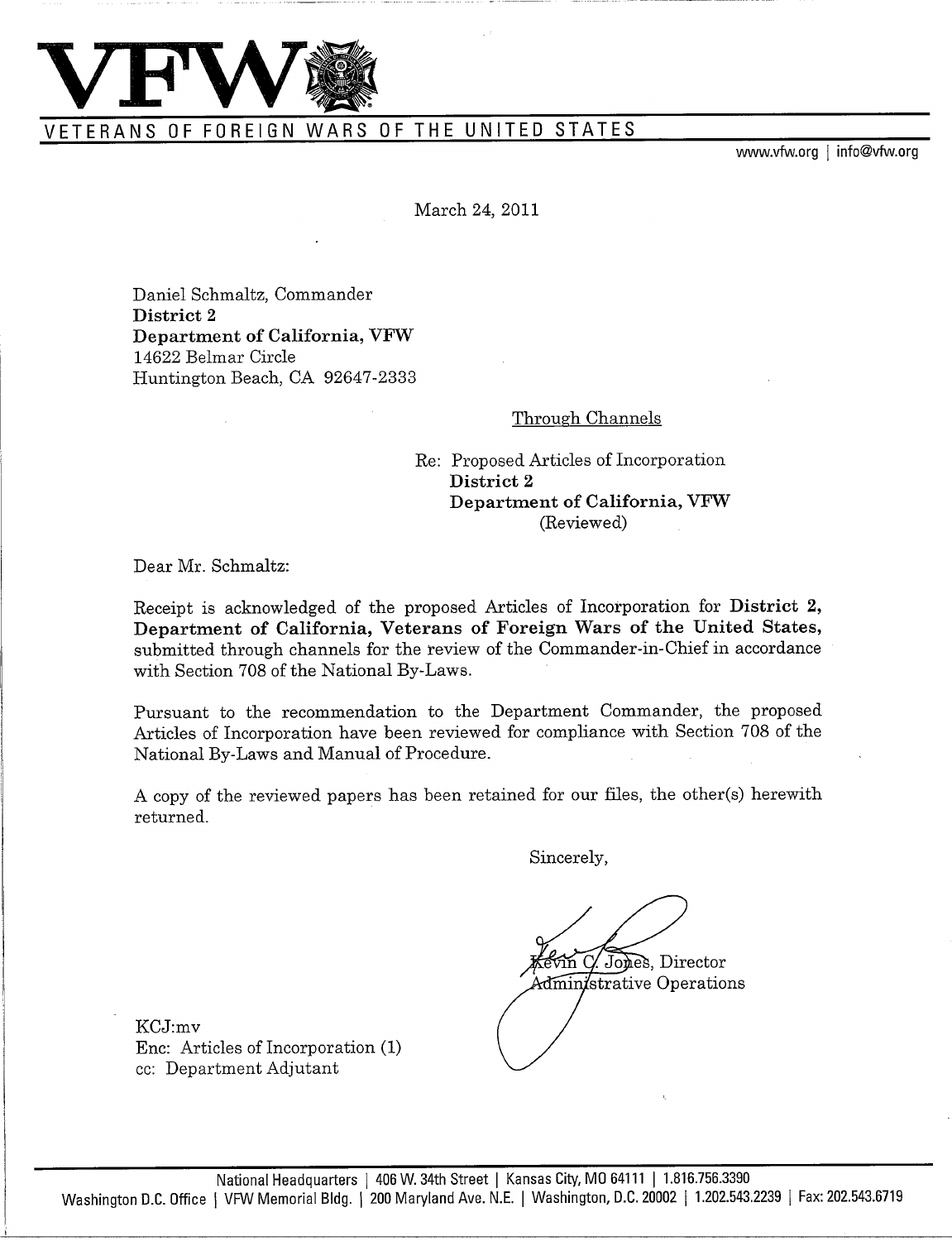# **ARTICLES OF INCORPORATION**

## **DISTRICT** #2, Department of California

### **VETERANS OF FOREIGN WARS OF THE UNITED STATES**

In accordance with the provisions of the State of California, relating to corporations not for profit, the undersigned persons do hereby constitute themselves into a non-profit corporation and adopt the following Articles of Incorporation in accordance with said Statutes.

#### ARTICLE I - NAME:

The name of this corporation shall be: District #2, Department of California, VETERANS OF FOREIGN WARS OF THE UNITED *STATES.* INC.

# ARTICLE II - **PURPOSES:**

The general nature and purposes of this corporation shall be:

Fraternal, patriotic, historical, charitable and educational; to preserve and strengthen comradeship among its members; to assist worthy comrades; to perpetuate the memory and history of our dead and to assist their widows and orphans; to maintain true allegiance to the government of the United States of America and fidelity to its Constitution and laws; to foster true patriotism; to maintain and extend the institutions of American freedom and to preserve and defend the United States from all her enemies, whomsoever.

This incorporated subordinate unit of the VETERANS OF FOREIGN WARS OF THE UNITED STATES; shall at all times remain under the jurisdiction of, and be governed **according** to the Congressional Charter and By-Laws of the Veterans of Foreign Wars of the United States. In the event that any provision of this Certificate of Incorporation conflicts with the National Charter and By-Laws of the Veterans of Foreign Wars of the United States, such conflicting provisions **shall** be deemed null and void, and the National Charter and By-Laws shall, at all times, govern.

#### ARTICLE III - MEMBERSHIP:

The active and voting membership of this corporation shall at all times consist of and be confined to the active membership in good standing in District #2, Department of California, VETERANS OF FOREIGN WARS OF THE UNITED STATES; with eligibility to, acquiring of suspension from, and discontinuance of membership being in accordance with the National Charter and By-Laws of the Veterans of Foreign Wars of the United States.

## **ARTICLE IV-INCORPORATORS:**

The names and residences of the incorporators of this Corporation are as follows:

District Commander.: Dan Schmaltz, 14622 Belmar Circle, Huntington Beach, California 92647 (Name) (Address) District Sr. Vice Commander: Lou Jordan; 6362 Cymbal Street, Anaheim, California 92807 (Name) (Address) District Quartermaster: William C. Manes; 25665 Fishermans Drive, Dana Point, California 92629 (Name) (Address)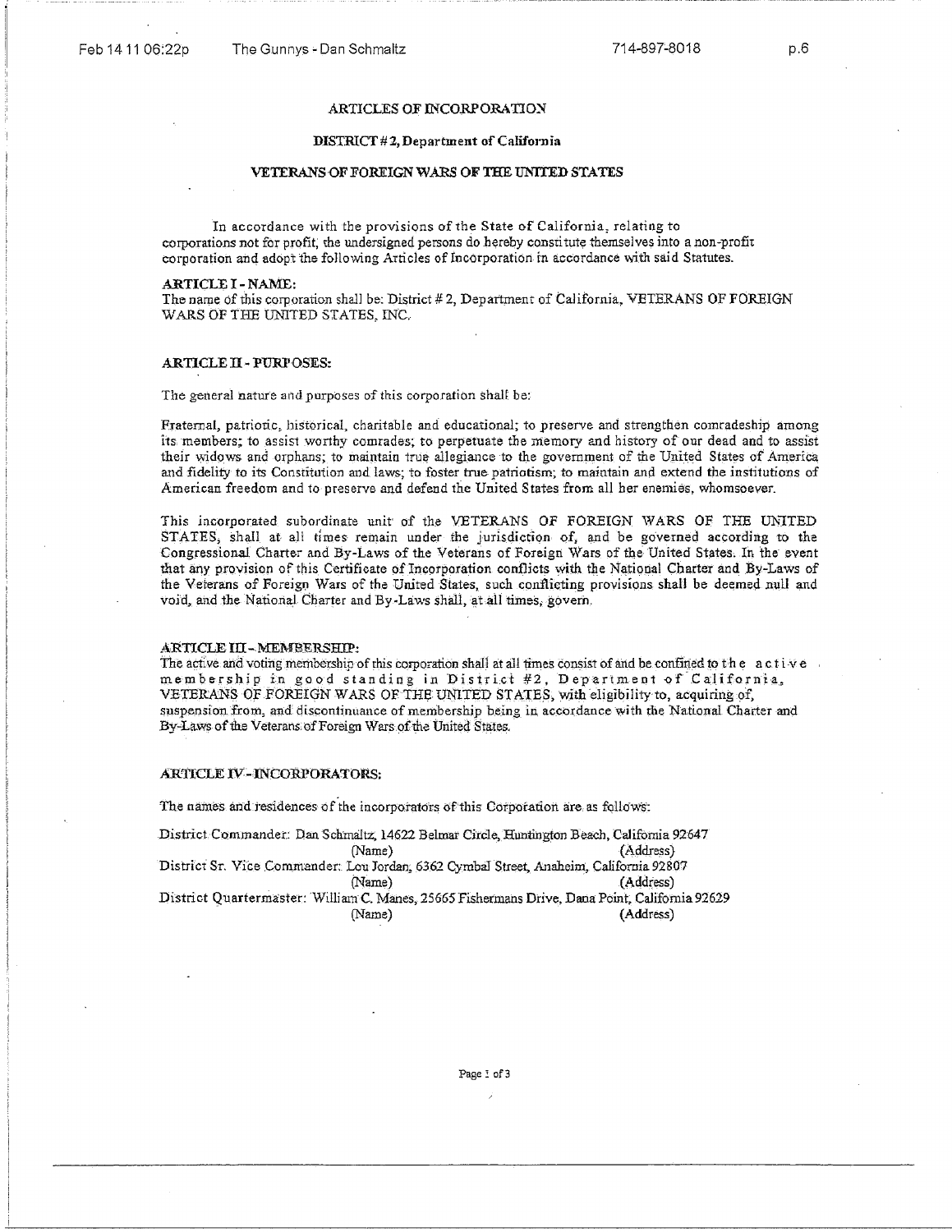## *ARTICLE* V - **MANAGEMENT** & ELECTIONS:

The Board of Directors shall manage the affairs of this Corporation and shall consist of the District Commander, the District Sr. Vice Commander, and the District Quartermaster, and they shall be elected at District Convention to be held during the month of each and every year in accordance with the By-Laws of the Veterans of Foreign Wars of the United States. Actions of the Board of Directors as set forth herein shall be at all times subject to the approval of the District.

## **ARTICLE VI - OFFICERS:**

The names and addresses of the Officers of the District, who are to serve as Officers of the Corporation until their successors are duly elected and installed, are as follows:

District Commander; Dan Schmaltz, 14622 Belmar Circle, Huntington Beach, California 92647, (Name) (Address)

who shall serve as President.

District Sr. Vice Commander: Lou Jordan, 6362 Cymbal Street, Anaheim; California 92807, (Name) (Address)

who shall serve as Vice President.

District Adjutant: Brian Smith; 13881 Purdy Street, Garden *Grove,* California 92884; (Name) (Address)

who shall serve as Secretary.

District Quartermaster William C. Manes, 25665 Fishermans Drive, Dana Point, California 92629, (Name) (Address)

who shall serve as Treasurer.

All of the above shall be elected at the District Convention to be held during the month of May of each and every year, except the Post Adjutant who shall be appointed by the District Commander on the night of installation. or as soon thereafter as possible.

### ARTICLE VII - INITIAL BOARD OF DIRECTORS:

This corporation shall have not less than three (3) Directors and the initial Board of Directors shall be as follows:.

District Commander: Dan Schmaltz, 14622 Belmar Circle, Huntington Beach, California 92647 , Director (Name) (Address) District Sr. Vice Commander: Lou Jordan, 6362 Cymbal Street, Anaheim, California 92807\_\_\_\_, Director (Name) (Address) District Quartermaster: William. C. Manes, 25665 Fishermans Drive, Dana Point, California 92629, Director (Name) (Address)

The above Directors shall serve until the next election of District Officers during the month of July of each and every year and who, by virtue of their office, shall **serve** as Directors ofthe Corporation.

# **ARTICLE VIII - BY-LAWS:**

By-Laws for this corporation may be made, altered, or rescinded after presentation to the District by any member in good standing aad approved by a two-thirds (213) vote of the District Delegates present and in good standing at a District Convention. However, said By-Laws shall not conflict with the National Charter, By-Laws and Manual of Procedure of the Veterans, of Foreign Wars of the United States, nor shall they conflict with the By-Laws of the Department having jurisdiction and providing further a copy of same shall be forwarded, through channels, and reviewed, by the Commander-in-Chief before becoming effective.

Pagc2of3